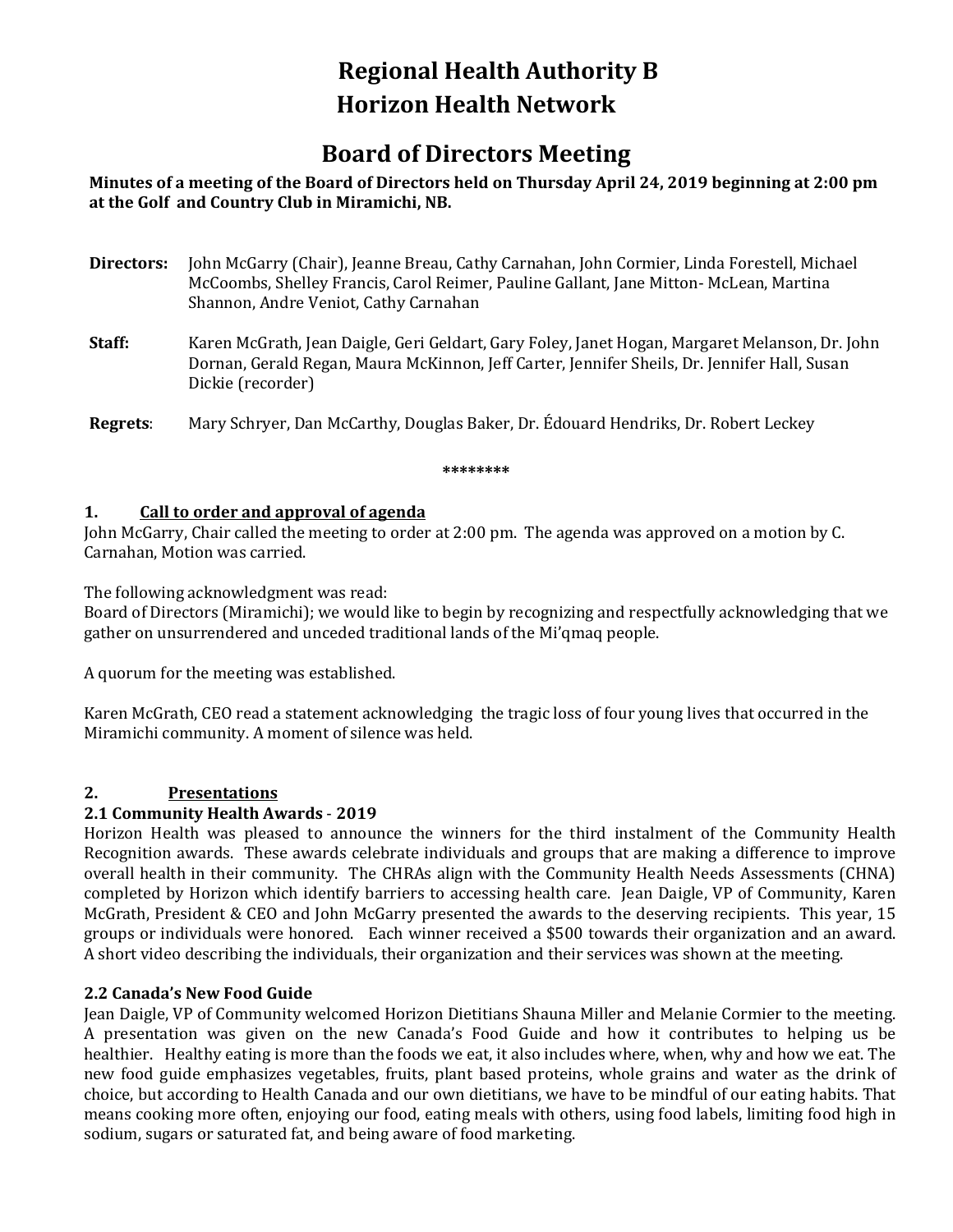Regional Health Authority B Horizon Health Network – Minutes of Meeting April 24, 2019 Page **2** of **4**

Horizon's dedicated team of dietitians rely on this essential tool and their expertise to help us make positive lifestyle choices by eating well and being healthier.

# **3**. **Consent Agenda**

#### **3.1 Minutes from the last meeting**

*MOTION: IT WAS MOVED BY L. FORESTELL, SECONDED BY M. SHANNON THAT***; THE CONSENT AGENDA BE APPROVED AS PRESENTED.** *MOTION CARRIED*.

**4. Business arising from the minutes** Nil.

#### **5. Balanced Scorecard**

Margaret Melanson, VP of Quality and Patient Centred Care explained Horizon's balanced scorecards purpose is to measure progress towards achieving objectives, establishes targets and reports quarterly performance and includes actions undertaken to achieve the targets.

M. Melanson provided an overview of the balanced scorecard quarterly results for December 2018. The following indicators were highlighted:

- Percent of recommendations for Horizon from Community Health Needs Assessments that have been implemented
- Patient satisfaction receiving service in the language of choice
- Percent of planned technology initiatives completed to improve patient services and communications between caregiver and patient
- Ratio of policies that are Horizon-wide versus Local Area specific
- Bravos! sent by Leaders

The Board voiced their concern on the steady indicator of Alternate Level of Care patients occupying beds in the 5 Regional Hospitals in comparison to the projected new nursing home builds as reported by government. It could be perceived that these are new beds where in fact they are replacement beds for old buildings. Staffing of these facilities is a challenge.

#### **6**. **Official Languages Update**

Margaret Melanson, VP of Quality and Patient Centred Care provided information on the following initiatives undertaken by the Official Languages in collaboration with other stakeholders.:

- "Online Café de Paris sessions » for remote facilities and rotating schedules are now effective
- Language testing initiative
- Active Offer Everyday Dialogue project
- Preparation of active officer re-launch with a focus on internal and external communication.

M. Melanson also explained the Official Languages Strategic Plan is complete and has been approved by the Executive Leadership Team. The next steps will be to identify objectives associated with each of the strategic priorities and establish time frames for work completion.

M. Melanson reported on the number of official language complaints, formal and informal. Formal complaints are those which are sent directly to the CEO by the Office of the Commissioner of Official Languages. Informal complaints are those that Horizon receives directly from patients and visitors.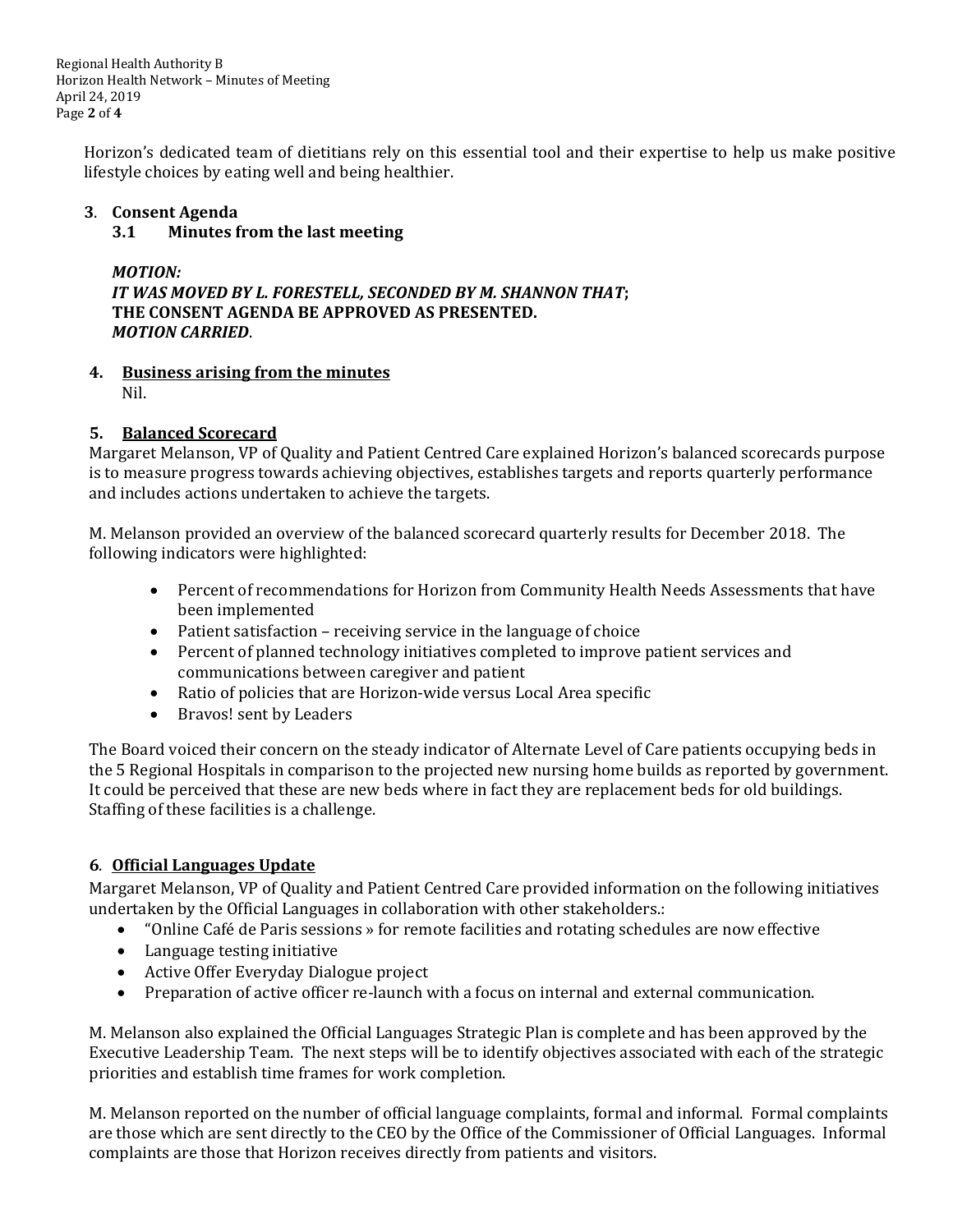Regional Health Authority B Horizon Health Network – Minutes of Meeting April 24, 2019 Page **3** of **4**

#### **7**. **Patient Safety and Quality Improvement Committee**

Carol Reimer, Chair of the Patient Safety and Quality Improvement Committee provided a report on the committee meeting held on February 19, 2019. The following items were discussed at the meeting:

- Horizon Adverse Event Management Project
- Stan Cassidy Centre for Rehabilitation presentation
- Accreditation Canada update on compliance
- Quality and Patient Safety and Infection Prevention Control indicators
- Quality and Safety Reports
- Alternant Level of Care statistics
- Unmet Home care needs within in NB

#### **8. Governance and Nominating Committee**

John Cormier, Acting Chair of the Governance and Nominating Committee provided a report from the committee held on February 14, 2019. The following items were discussed at this meeting:

- Recommendations from Community Health Needs Assessment Oromocto and surrounding area approved.
- Strategic Planning process
- Governance Policies
- Regional Professional Advisory Committee membership
- Horizon and Regional Foundations update
- Horizon Volunteer and Recognition events

#### **9. Finance, Audit and Resource Committee**

In absence of the committee chair, Gerald Regan, Regional Director of Finance provided a report on the committee meeting held on February 14, 2019. The following items were discussed:

- The committee reviewed and approved the 2019-2020 audit plan as presented by representatives from KPMG, LLP our auditors.
- Audit plan was reviewed and will be presented to the Board on June 3rd.
- Human Resources Strategic Plan update was received.
- Acquisition of Capital Equipment for fiscal year 2019 2020 was approved.
- Financial results and financial dashboard was provided.

#### **10**. **Regional Medical Advisory Committee**

Dr. John Dornan, Regional Chief of Staff reported on the Regional Medical Advisory Committee meeting held on February 26th and April 6th. The following items were discussed at these meetings:

- Committee membership
- Billing numbers
- Dalhousie Medicine NB -all 32 students have been placed with residency
- Physician organization
- Advanced Training Life Support (ATLS) certification
- Standardized Stroke CT approach
- Physician Engagement
- Electronic credentialing for physicians